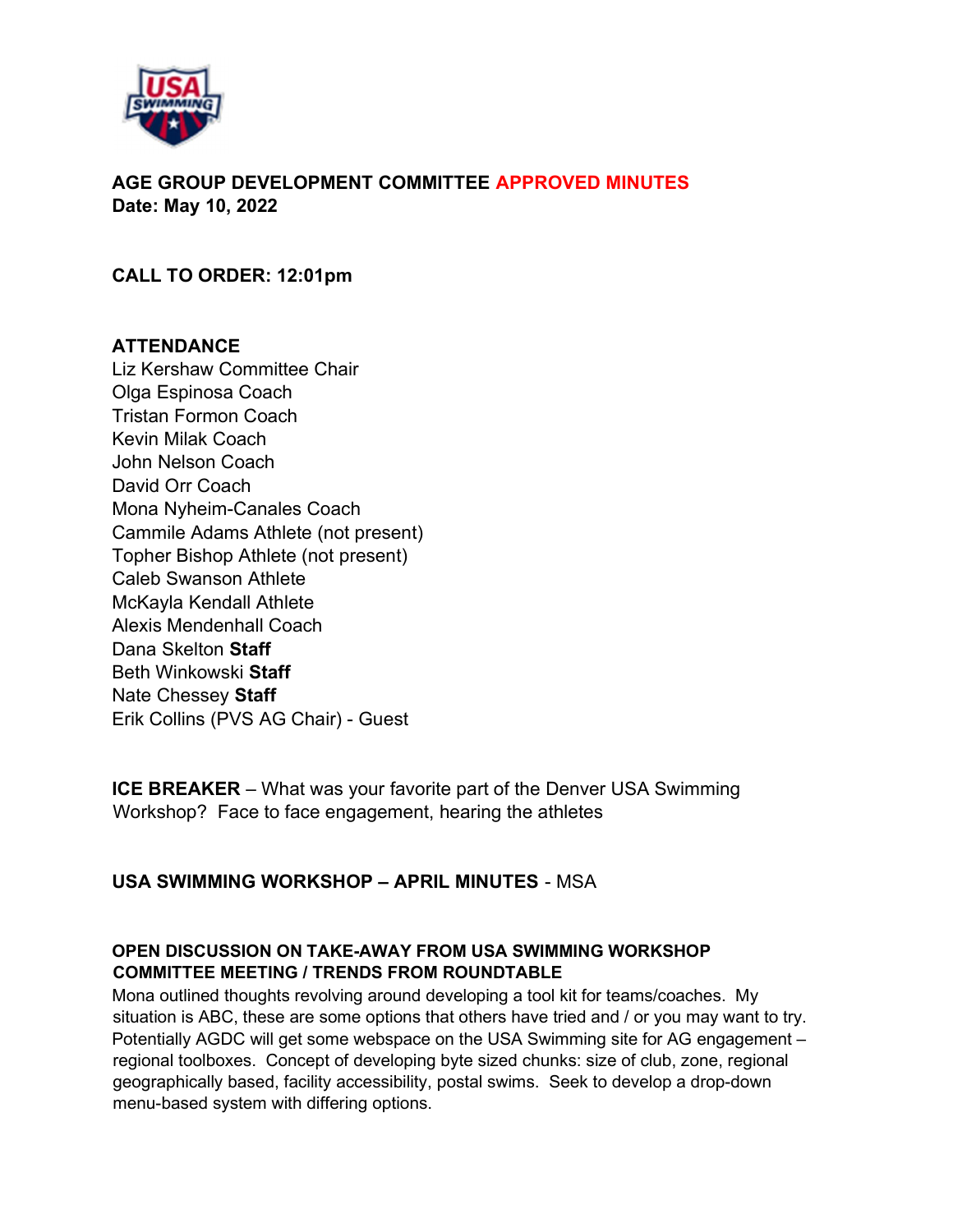There was significant discussion around 4-meet limits / 10-week limit. Is the DCC a program if so, we need to develop a framework? Or is this a tool / guideline for options.

Do we want to tie FLEX Membership to the DCC? Came from VSI comments at the workshop. If both FLEX and DCC are designed to grow the sport, these could move forward hand in hand. Can SWIMS 3.0 handle it? Action item: reach out to Patrick Murphy. DCC would not be limited to just Flex athletes. How do we handle athletes turning 13 in the season? Converting to full / premium membership prior to competing as 13-year-old. LSCs vary so much across the country that a flexibility best practices format would work best for adoption, usage

Goal to draft suggestions for the Board's consideration. A small sub-group (David, Mona and Alexis) will work on this task in the coming days.

#### WHAT INFORMATION DO WE WANT TO SEE ON THE AGDC WEBPAGE?

The DCC legislation Best Practices (sortable tool) Some links connected with our responsibilities connected back to the zones and vice versa, a two-way street New information that can be used for teams, coaches to share with entry level families Success stories Hurdles encountered with potential solutions FAQ Why DCC? What's in it for me? Virtual (postal) DCC Meet pool of teams Accessible "DCC Swag" for coaches / clubs to pass out for the "instant gratification society" Coaches Corner Who would maintain / manage this content? Make the ADM accessible Promoting those athletes, numbers from teams that transition DCC to Full Membership

### HOW DO WE FOLLOW UP AND CONTINUE TO EDUCATE?

Send to the general chairs – asking that this be shared with AG chairs with LSCs to gain additional feedback prior to June  $10<sup>th</sup>$ . AG Chairs annual meeting with AGDC, ultimately the AGDC can be a conduit for discussion/idea sharing.

### ADJOURNMENT: 1:02pm ET